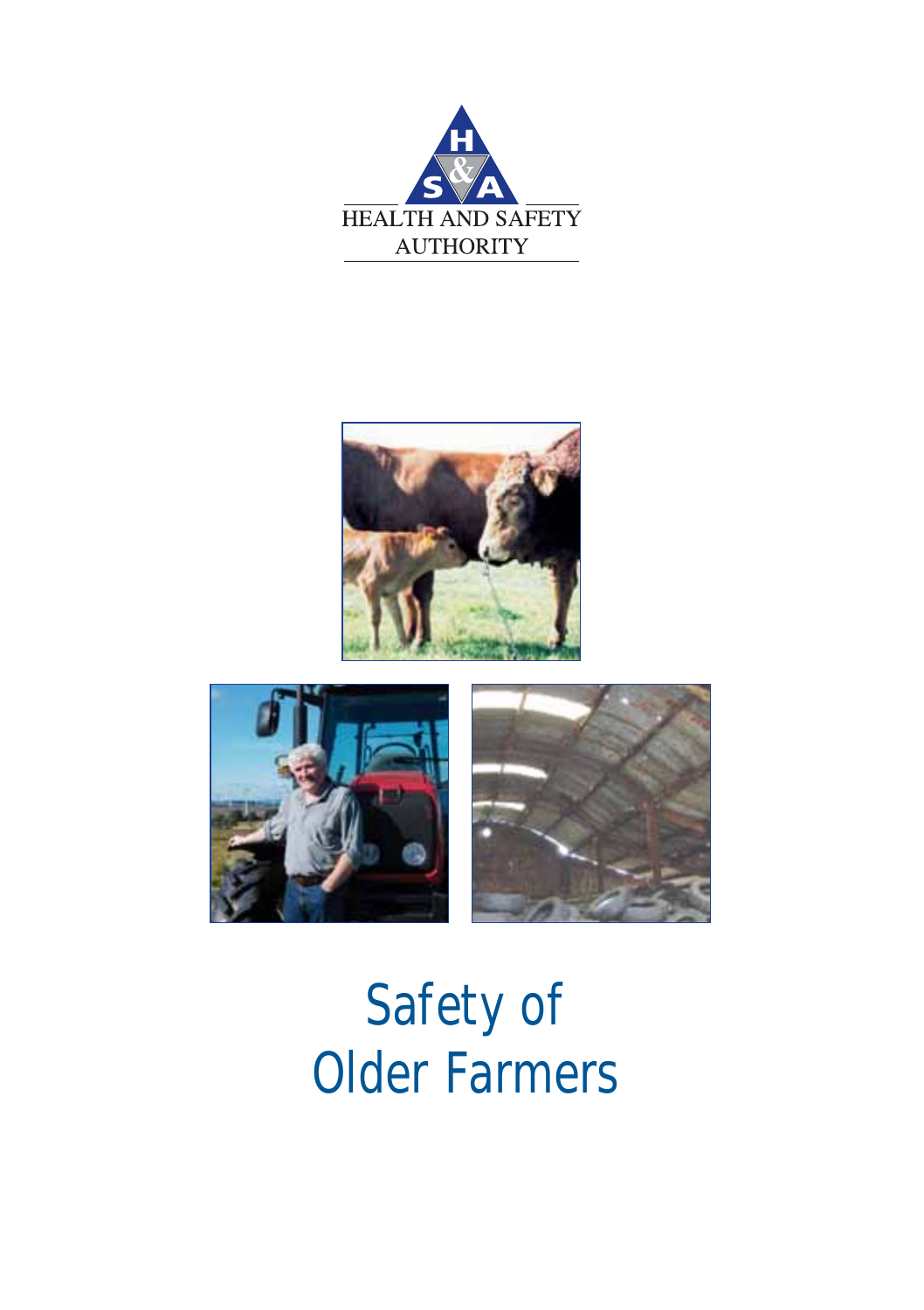## **Q. What is the problem?**

Farm deaths involving elderly farmers (+65 years) now account for more than half of fatal accidents on farms. As farmers grow older their health declines. Their ability to work safely on the farm also declines from:

- $\triangle$  Eye sight and hearing problems
- ▲ Decreased mobility, balance and speed
- ▲ Reduced flexibility and strength from arthritis and joint problems



\* As of 31st July

- ▲ 40 farmers over the age of 65 killed in the last 4 years
- ▲ 6 farmers over the age of 65 killed in 2007
- $\triangle$  The average age of elderly farmers killed = 74
- ▲ Most are aged between 65-69 years old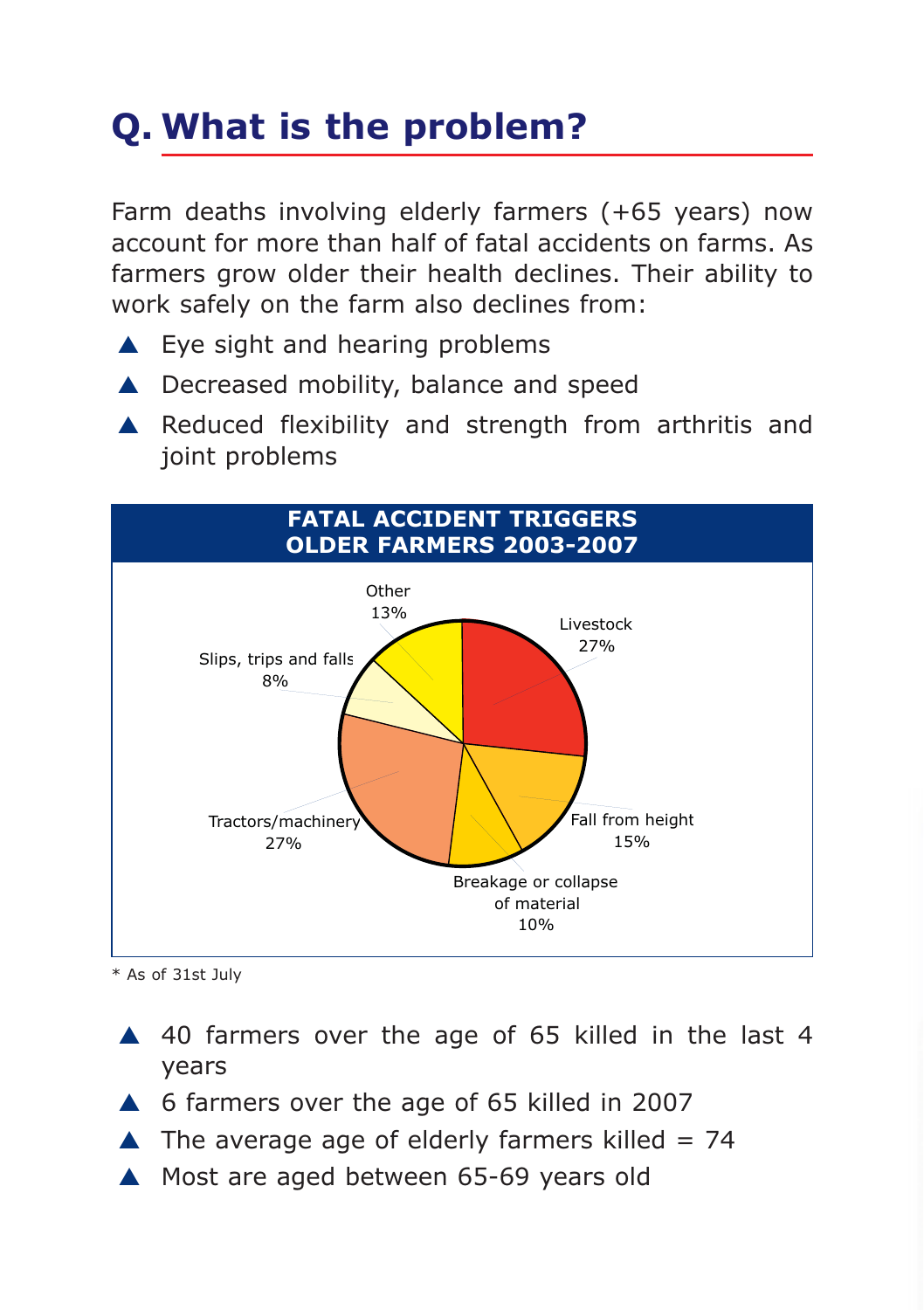### **Q. What are the main causes?**

Decreased mobility and reaction time are probably the biggest contributory factors particularly in relation to deaths involving tractors/machinery and bulls and other livestock. Strength, mobility and flexibility are factors in most deaths from falls from height.

- ▲ Older farmers working with livestock on their own
- ▲ Tractors and machinery poorly maintained
- ▲ Poorly maintained handbrakes and steering
- ▲ Starting tractor from outside the cab
- ▲ PTO quards broken or missing
- ▲ Carrying out high risk maintenance on buildings and roofs

### **Main Causes of Elderly Farm Accidents**





**Tractors & Machinery** Killed 11 Farmers

Killed 11 Farmers

**Work at Height** Killed 6 Farmers